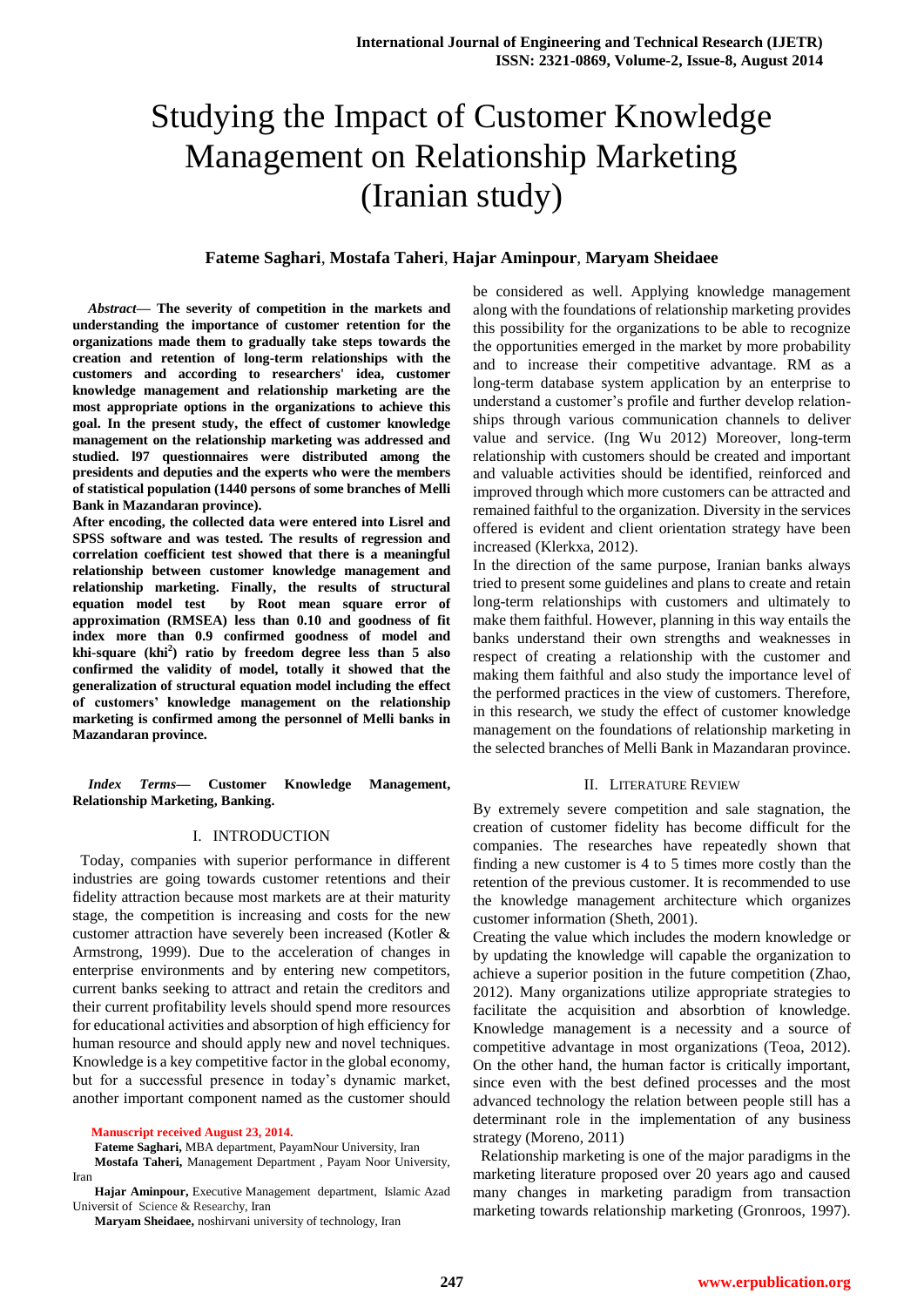Traditional marketing has emphasized on the importance of new customer attraction but relationship marketing obviously emphasizes on the importance of long-term supportive relationship development with current customers and assumes that it is logical to try to spend the energy and resources for the current customers instead of attracting new customers. For marketers, strategic importance of creating long term relationship is based on this assumption that the relation of the existing customer is easier and cheaper than finding new customers (Kalwani & Narayandas, 1995). In fact, organizations which select relationship marketing procedure are able to improve their business performance.

In a research, Sin et al. (2002) addressed to study some performance aspect of the companies in a number of service –based industries in respect of the study of relationship marketing foundations. The results of their studies showed that relationship marketing has a positive and meaningful effect on sales growth, market share and ROIof these companies. Izquierdo and Cillan (2005) investigated the effect of relationship marketing on company's performances. Their findings showed that relationship marketing had an important effect on economic performance of the companies. In Iran , an increase in the competition among the companies have been observed and in the case of introducing into global markets, the severity of competition will be getting even more intense. Perhaps today, these companies can survive by the same traditional concepts of production, product and sale but gradually by introducing foreign companies in these fields, the competitive situations will not be in such manner. Despite of Iran, many organizations abroad, especially in service-based sectors, regarding to its characteristic which is the close relationship between buyers and sellers, have tried to approach the customer and even consider the customer as their partners. They have considered relationship marketing as the sole way to create and develop long-term relationships with customers and have been able to use well the advantages of permanent relationship with the customers. Therefore, during the considered period, this research addresses and reviews the effect of customer knowledge management on the basis of relationship marketing in the selected branches of Melli Bank in Mazandaran province. Hence, in this research, the following questions will be studied;

Do the variables of customer knowledge management have any effect on the foundations of relationship marketing?

Which of the components of customer knowledge management has the most significant effect on the foundations of relationship marketing?

# III. RESEARCH THEORETICAL CONCEPTS

The organizations cannot communicate effectively with the customers unless they understand what kind of services, how and when are valuable to the customers and how much they can pay for them. The organizations which use customer knowledge management, in order to increase the quality of their services to the customers, have found the necessity of using customer knowledge management to overcome customer data gathering portal and applying it correctly (Akhavan, 2008).

Regarding to different industries, researchers have regarded and implemented various strategies for relationship –based marketing.

Chiou et al. (2005) introduced three classes of variables as the foundations of relationship marketing in the banking industry which includes a financial relationship, social relationship and structural relationship. Sin (2002) studied the effect of relationship marketing on business performance of companies, so he investigated trust, social relationships, communications, common values, sympathy and mutual attempt as main variables of relationship marketing. Richard and Perrin (1999) introduced some variables such as durability of relationship, validity, adaptation and marginal sale as the foundations of relationship marketing.

Rashid (2003) introduced trust, commitment, social relationships, sympathy, positive experiences, performance of commitments and communications as main constituent variables of relationship marketing.

Dubisi and wah (2005) introduced trust, commitment, communications, metrics and conflict management as the main relationship marketing variables.

In this research, we address to study the effect of customer knowledge management on the foundations of relationship marketing in some branches of Melli Bank in Mazandaran province. This issue is considered based on a framework obtained by customer knowledge management model adapted from Yingchun (2007) which includes the dimensions of customer knowledge acquisition and production, saving and distribution of knowledge and its implementation; the relationship marketing foundation model is also adopted from the Dubisi model (2005) which has communication management dimensions including conflict management, trust and commitment. Several researches have been performed about knowledge management as well as relationship marketing but there are a few researches about their relationship. In an article by Yichen (2006) entitled "Having knowledge to create a method for relationship with the customer management", the goal of research was to study the factors which have a key effect on the organizational performance and study three variables of customer knowledge source, customer knowledge management and measurable performance of customer knowledge which was finally stated that customer knowledge and customer knowledge management were the factors having key effects on the organization's performance. Akhavan (2008) studied customer knowledge management where knowledge and customer are placed together; the purpose of this article was to show that using management and customer –based value helps the organization to have better understanding of the customer and finally, it was stated that by using customer knowledge management, the organization can acquire many opportunities before the competitors which in fact, increase the sale and attract new customers which also bring some advantages both for the customers and the company. Bose ans Sugumaran (2003) studied the role of knowledge management in improving the performance of customer relationship management. Implementation of knowledge management in this research was recognizing the knowledge, saving the knowledge, knowledge distribution and knowledge application which finally, it was concluded that using customer –based knowledge management brings about the development of customer relationship system in the organization. Michael and Marius (2004) recognized five styles for customer knowledge management and how intelligent organizations use them to create the value. The purpose of his study was describing the concept of customer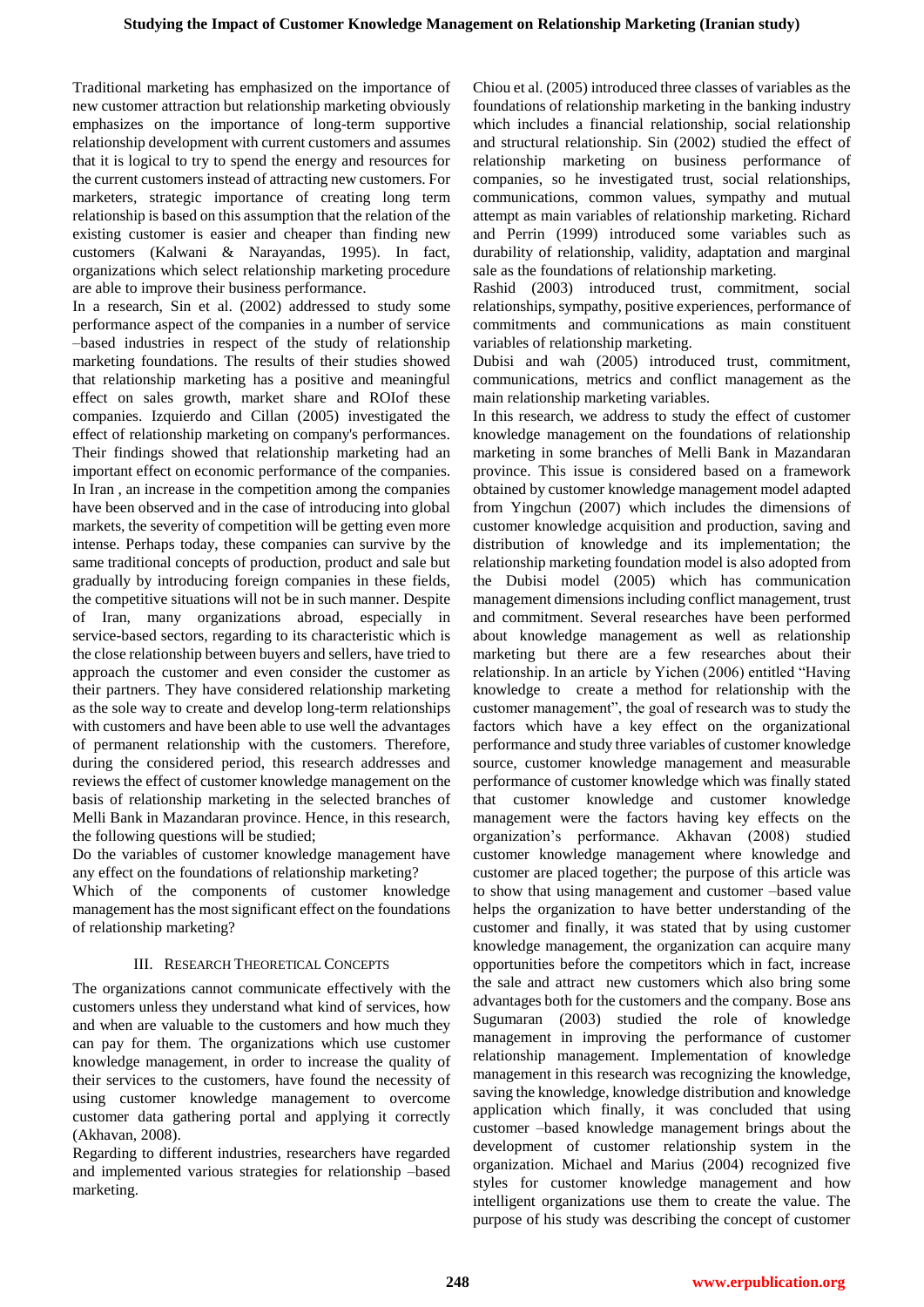## **International Journal of Engineering and Technical Research (IJETR) ISSN: 2321-0869, Volume-2, Issue-8, August 2014**

knowledge management and its implementation which resulted in presenting five implementing styles of customer knowledge management.

Chiou et al. (2005) in a research addressed to study the effect of the variables of relationship associations and customer values on customers' fidelity. This research was performed among three groups of customers, those who retain their relationships with the supplier, dissatisfied customers who cut their relationship with suppliers and satisfied customers who cut their relationship with the supplier. The results of this research showed that in respect of the customers who retain their relationships with the supplier, three kinds of relationship –based associations including financial, social and structural caused to improve customres profitability values and enjoyment values which finally resulted in the improvement of customer fidelity.

Adamson et al. (2003) in a research titled as "Relationship marketing, commitment and trust of the customer as a strategy for bank sectors of Hong Kong companies", studied the effect of the application of a relationship marketing strategy among Hong Kong Banks regarding the dimensions of commitment and trust. Their results showed that a relationship marketing strategy causes commitment and trust.

The general conclusion of this research was that the successful banks comparing with unsuccessful banks have attempted more to implement relationship marketing strategy and to create long-term relationship with their customers.

Sin *et al.* (2002) in a research titled as " The Impact of relationship marketing approach on business performance of service-oriented economy", addressed to study the foundations of relationship marketing (trust, social relationships, communications, common values, sympathy and mutual attempt) on the economic performance of the institutions in different industries such as hotel management, insurance, financial, business services and etc. in Hong Kong. The method of data collection was a questionnaire which was sent to 1000 institutions among which, 279 usable questionnaires were collected. The results of their studies showed that the foundations of relationship marketing have a positive and meaningful effect on sales growth, market share and ROI for these companies.

## IV. RESEARCH CONCEPTUAL MODEL



### **Figure1**

#### : Research Conceptual Model

## *A. RESEARCH METHODOLOGY*

The present research according to goal, is placed into applied researches and based on the classification of kinds of researches regarding their nature and method, the present research is regarded in the class of correlation researches.

#### *a) Statistical Population:*

Statistical population of the present research includes the employees of the branches of Melli Bank in Mazandaran province. The number of these employees is 1440 persons according to the latest statistics and data.

#### *b) Determination of Sample Volume:*

In this research, the class-based randomized sampling method, suitable for research topic, was used and the statistical population was sampled. Sample volume was determined by the following statistical formula which the volume of the given sample was obtained as number 304 by the following formula, as a result 304 questionnaires were distributed among the statistical population.

 $n = (Z^2 pqN)/(d^2(n-1) + Z^2 pq)$  $p = 0/5$   $q = 0/5$   $Z = 1.9d$   $d = 0/05$   $N = 1440$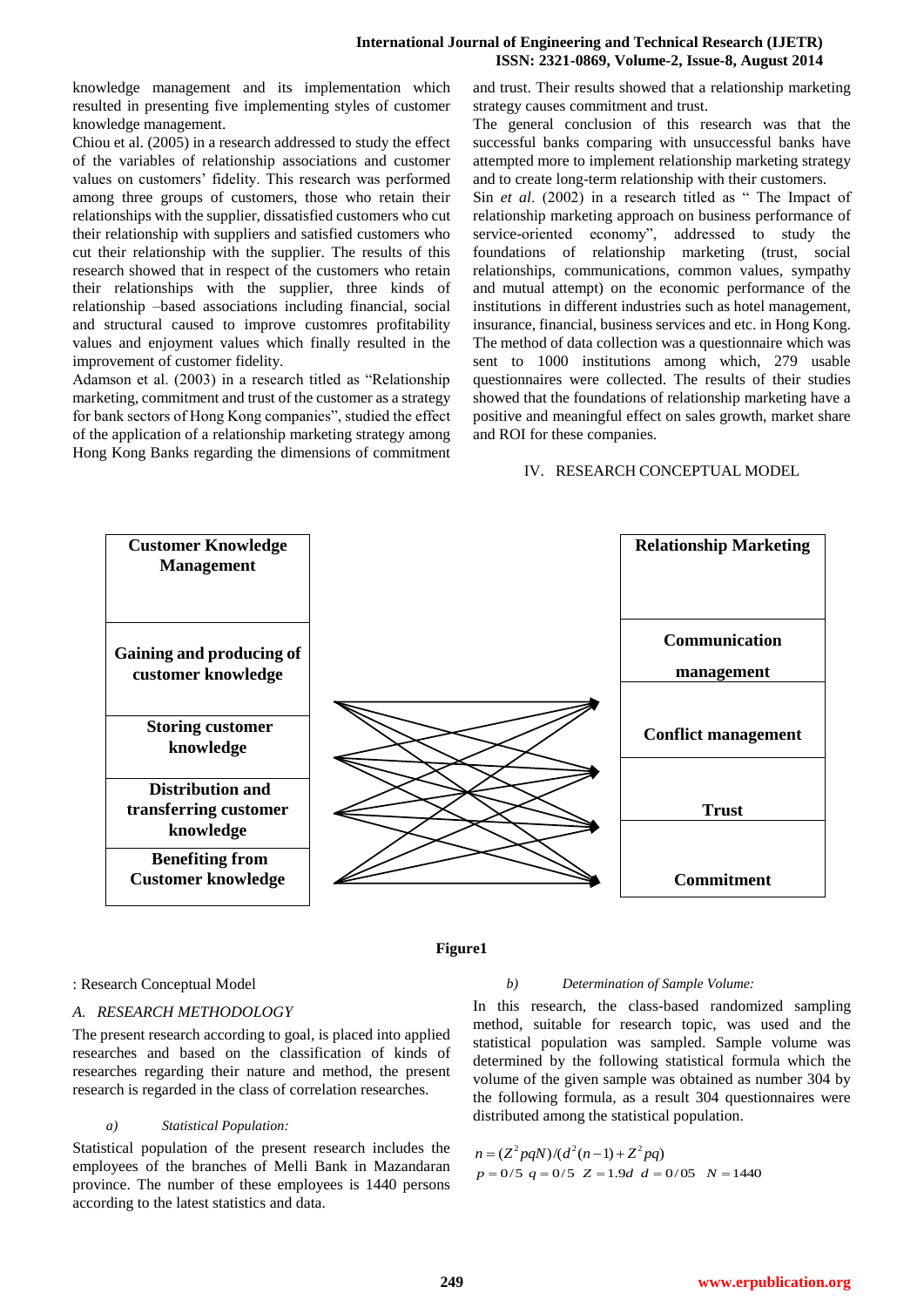#### *c) Goal of Research:*

The goal of the present research is to study the relationship and the extent of the effect of customer knowledge management components on the relationship marketing foundations in order to provide this possibility with the organizations to improve their relationships with the customer and to increase their fundamental abilities for competition.

## *d) The Applied Statistical Techniques:*

In this research, Cron bach –alpha test was used in order to determine the reliability of the questionnaire, and regression correlation coefficient test was used to study the relationship between customer knowledge management and relationship marketing foundations and finally, structural equations model test was used to study the effect of knowledge management on relationship marketing foundations.

# *B. RESEARCH FINDINGS*

*a) Regression Correlation Coefficient test of the relationship between Customer Knowledge Management and Relationship Marketing*

## **Research hypotheses**:

Zero hypothesis: There is no significant relationship between customer knowledge management and relationship marketing in Melli Bank of Mazandaran Province.

Hypothesis one: There is a significant relationship between customer knowledge management and relationship marketing in Melli Bank of Mazandaran.

h hypothetical hypotheses:

$$
H_0: P=0
$$

 $H_1$ :  $P \neq 0$ 

Coefficients table is used in order to clarify the results of two variable linear regression.

| T               | Standard coefficient        |                       | Coefficient<br>non-standard | Model   |
|-----------------|-----------------------------|-----------------------|-----------------------------|---------|
|                 | <b>B</b> eta<br>coefficient | Standard<br>deviation | Regression coefficients     |         |
|                 |                             | .078                  | 1.626                       | Fixed   |
| 20.847<br>19.41 | .818                        | .031                  | .602                        | Km-mana |
|                 |                             |                       |                             |         |

**Table 1:** coefficients table

Regression equation:

Prediction of RM= 1.626 +.602 (effect rate)

# **ANOVA:**

ANOVA test examines the acceptability of the model statistically. The regression row shows the changes in the present model and the remaining row illustrates changes which are not counted in the present model.

**Table 2**: ANOVA table

| Model      | Sum of squares | Degrees of freedom | Mean Square |        | Significance level |
|------------|----------------|--------------------|-------------|--------|--------------------|
| Regression | 33.488         |                    | 33.488      | 71.402 | 000.               |
| Remaining  | 142.219        | 303                |             |        |                    |
| Total      | 175.707        | 304                | . 471       |        |                    |

The sum of regression squares and the remaining are equivalent. It shows that half of the changes have been shown by the model. The significance level of F statistic is less than 0.05 which means that the changes in the model are not

occurred by chance. Therefore, there is a significant relationship between customer knowledge management and relationship marketing at Melli Bank in Mazandaran Province.

|  |  | <b>Table 3:</b> Table of Effect Rate |  |
|--|--|--------------------------------------|--|
|--|--|--------------------------------------|--|

| Model | t Correlation<br>coefficient R | Square R (coefficient of<br>determination) | The adjusted R<br>square | <b>SEM</b><br>sidual standard<br>deviations) |
|-------|--------------------------------|--------------------------------------------|--------------------------|----------------------------------------------|
|       | .818                           | .669                                       | .700                     | 1.123                                        |

Table 3 reports the intensity of the relationship between the model and the dependent variable. Multiple correlation coefficient shows that the level and intensity of correlation of the two variables is equal to 81 percent. Since the above ratio has a positive sign, the type of the relationship is straight and aligned. The above coefficient shows a relatively strong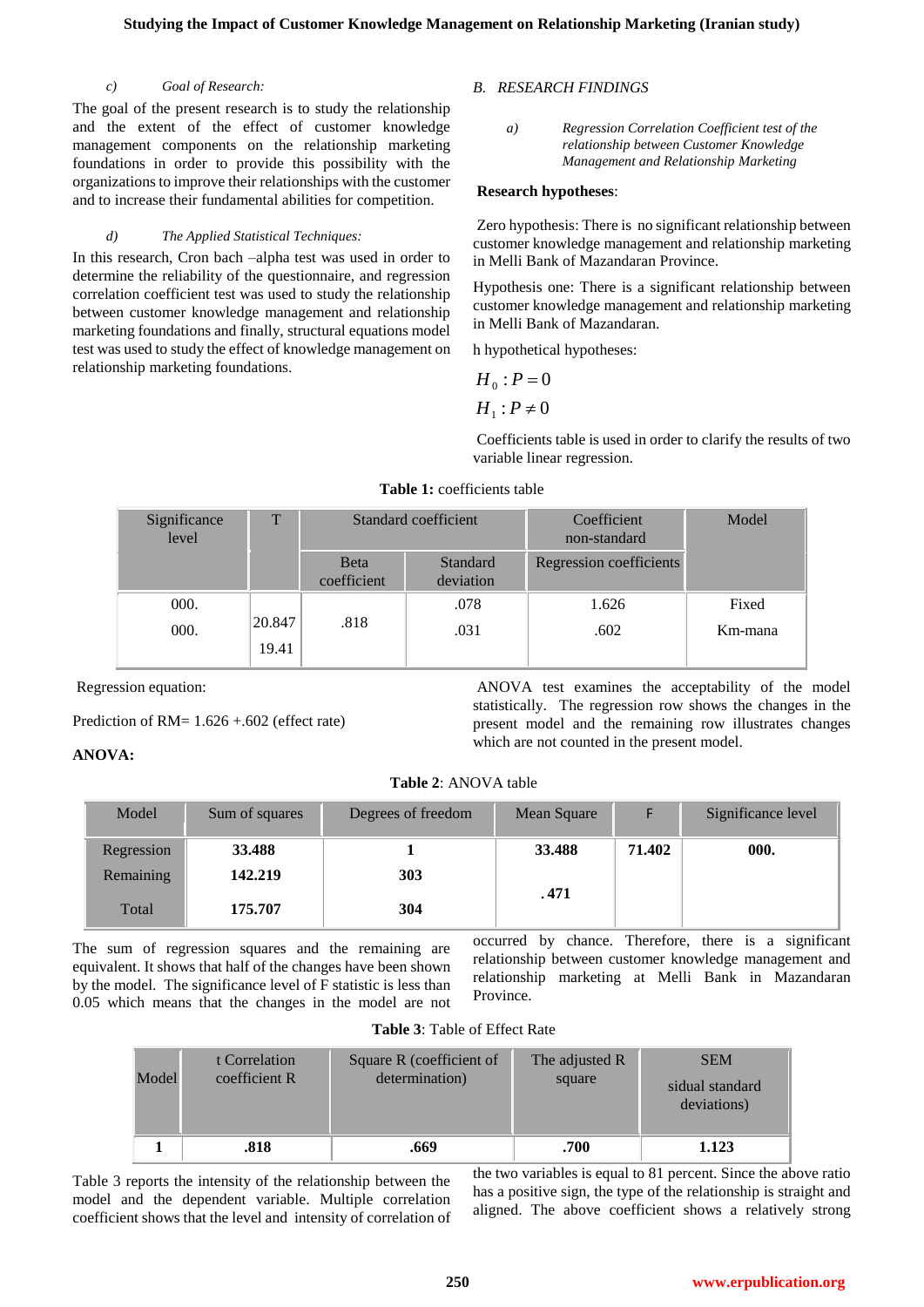relationship between the variable of customer knowledge management and the variable of relationship marketing.

**Patterns of relationship determining the effects of macro variables of customer knowledge management on foundations of relationship marketing among Melli Bank staffs of Mazandaran Province:**

**Table 4**: Characteristics of the constituent components of variables of knowledge management and relationship marketing (dependent variable)

| Row | Independent variables              | Title in the diagram | Title in the Equation |  |  |  |
|-----|------------------------------------|----------------------|-----------------------|--|--|--|
|     | Producing of customer knowledge    | Prod                 | X1                    |  |  |  |
|     | Storing customer knowledge         | <b>Stor</b>          | X <sub>2</sub>        |  |  |  |
|     | Distribution customer knowledge    | Dist                 | X3                    |  |  |  |
|     | Benefiting from Customer knowledge | Expl                 | X <sub>4</sub>        |  |  |  |
|     | Dependent variables                |                      |                       |  |  |  |
|     | Communications management          | Com                  | Y1                    |  |  |  |
|     |                                    |                      |                       |  |  |  |
|     | Conflict management                | Con.m                | Y <sub>2</sub>        |  |  |  |
|     | Trust                              | Trust                | Y3                    |  |  |  |

# **Statistical hypotheses:**

 $H_1 = RMSEA \ge 0.10$  *H*<sub>0</sub>  $= RMSEA \ge 0.10$ 

The paradigms of causal relationships in the structural equation model for the components of customers knowledge

management on the components of relationship marketing among the staffs of Melli Bank in Mazandaran based on Lisrel structural equations software is as follows:



Chi-Square=3.03, df=3, P-value=0.38646, RMSEA=0.006

# **Diagram 1:** The estimated diagram of Lisrel software



Chi-Square=3.03, df=3, P-value=0.38646, RMSEA=0.006

**Diagram 2:** The Standard estimated diagram of Lisrel software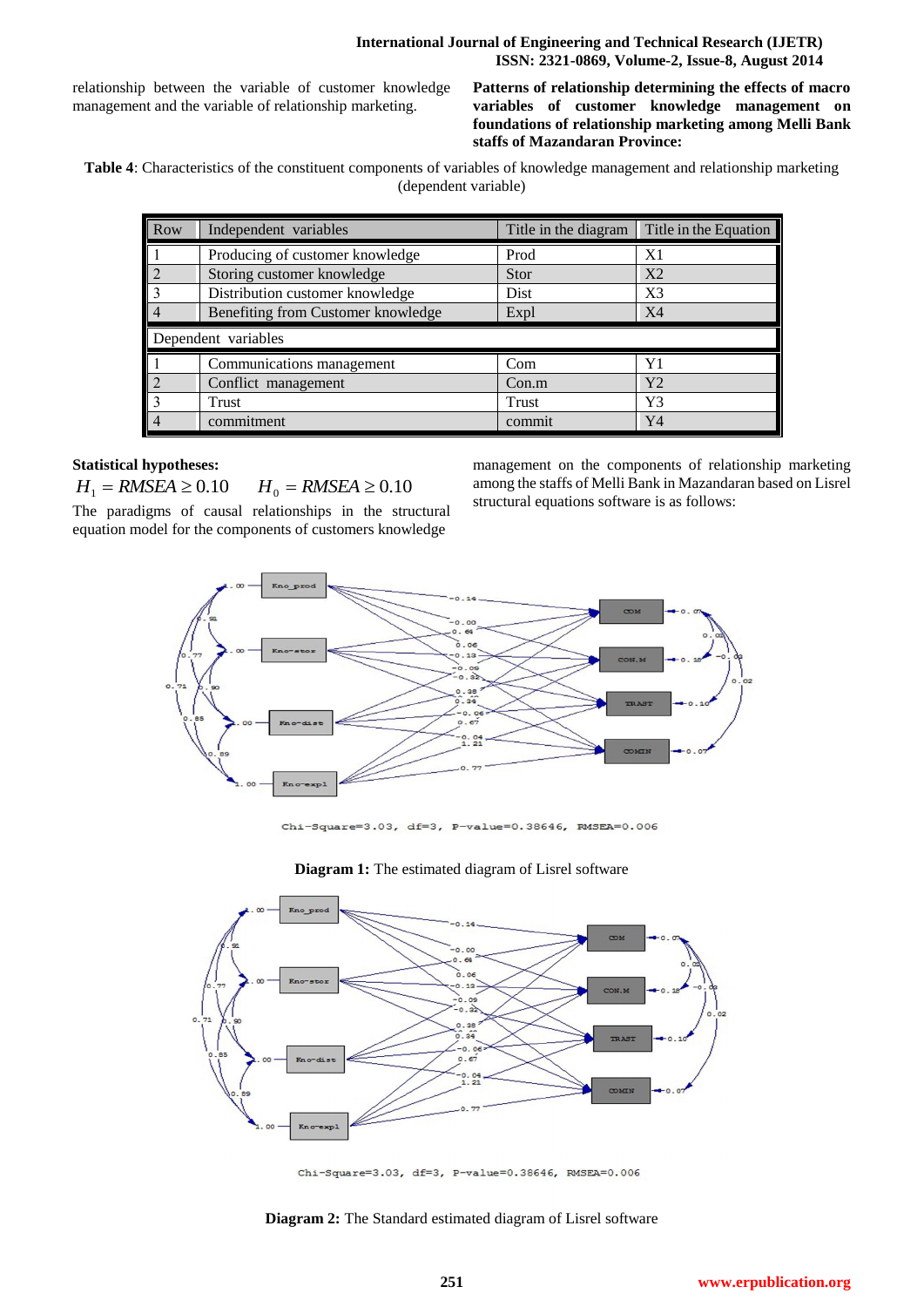

**Diagram 3**: Estimated t-value diagram

T-value diagram determines which variables of the model have been confirmed (Du toti & Du toti, 2001).

T-values diagram has determined that the influence of some variables of customer knowledge management, especially the components of the variables of customer knowledge production on commitment and conflict management, customer knowledge absorption on the conflict management, customer knowledge storing on commitment and trust, and in

the model was not confirmed (which the color of these variables is red in the diagram), however the effect of the other variables was confirmed. Studying the influencing results of components of customer knowledge management on the components of relationship marketing, it was determined that the component of customer knowledge implementation has the highest effect on the component of the commitment by an influencing value of 28.81.

**Table 5:** Test results and output of LISREL software

| Chi-square | df | Chi-square /df | <b>RMSEA</b> | <b>AGFA</b> | CFI  | <b>NFI</b> | <b>NNFI</b> | <b>RFI</b> |
|------------|----|----------------|--------------|-------------|------|------------|-------------|------------|
| 3.03       |    | 1.01           | 0.006        | 0.97        | .00. | 00.1       | 1.00        | 0.99       |

Test result shows that regarding to RMSEA index or root mean square error of approximation is less than 10 percent (RMSEA=0.006) and goodness of fit index= GFI (goodness of fit index), AGFI (adjusted goodness of fit index), PNFI (parsimony normed fit index), CFI (comparative fit index),

NNFI (non-normed fit index) , NFI(normed fit index) is more than 0.9 (RFI=0.99, NNFI=1.00, NFI=1.00, CFI=1.00), therefore, it can be said that the above-mentioned model has had a good fit (goodness) of real world data and also , regarding to the ratio of khi-square  $(khi<sup>2</sup>)$  to freedom degree is less than 5(1.01), it confirms the validity of the model which means that the generality of structural equation model including the effect of the variable of customer knowledge production and acquisition on the components of customer relationship management among the staffs of Melli Bank in Mazandaran province is confirmed.

Generally, goodness of fit index places between zero and one. The coefficients which are higher (more) than 90 percent, are considered as acceptable (Hooman, 2005). As a result, the present model enjoys an acceptable goodness of fit. The other point is to address the ratio of khi-square to freedom degree. If the ratio of khi-square to freedom degree is less (smaller) than 5, the model enjoys a good goodness of fit (Jorsekog, 1970).

# V. DISCUSSION AND CONCLUSION:

The review of researches related to the topic shows that any of them was related to the present research in some way. Some of them have only addressed to the topic of customer knowledge management and some others have generally and simply referred to the effect of customer knowledge management on improvement of the relationship with the customer management.

Based on the performed regression analysis , all the variables of customer knowledge management have shown a meaningful relation ship with the variables of relationship marketing and as a result , in this research , lisrel software was used to study the affectivity of the variables of customer knowledge management on the foundations of relationship marketing and the result of structural equations test shows that regarding to RMSEA index or Root mean square Error of approximation is less than 10 percent (RMSEA  $=0.006$ ), and goodness of fit index including RFI, NNFI (Non –Normed fit index), NFI (Normed Fit Index), AGFI (Adjusted Goodness of fit index), PNFI(parsimony Normed fit index) is more than 0.9 and (RFI=0.99, NNFI=1.00, NFI=1.00, CFI=1.00), therefore, it can be said that the above-mentioned model has